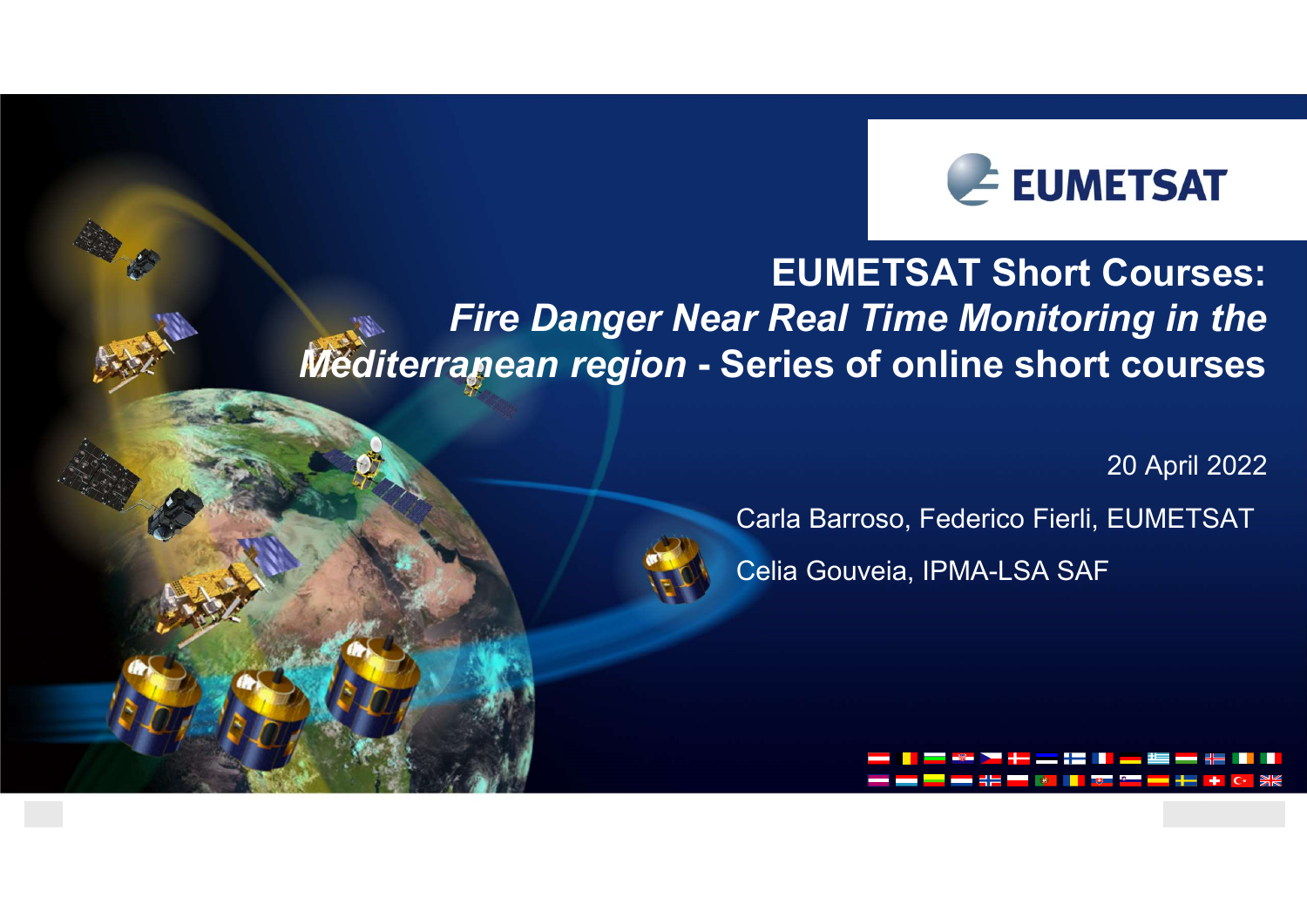# **Outline**

### • Getting FRM and NDVI data from LSA SAF

• http://lsa-saf.eumetsat.int

### • Display and analyse data

• Forecasting pre-fire risk with next-generation satellites: Mediterranean Fires Case Study

(Sabrina Szeto and Julia Wagemann, EUMETSAT & Copernicus).

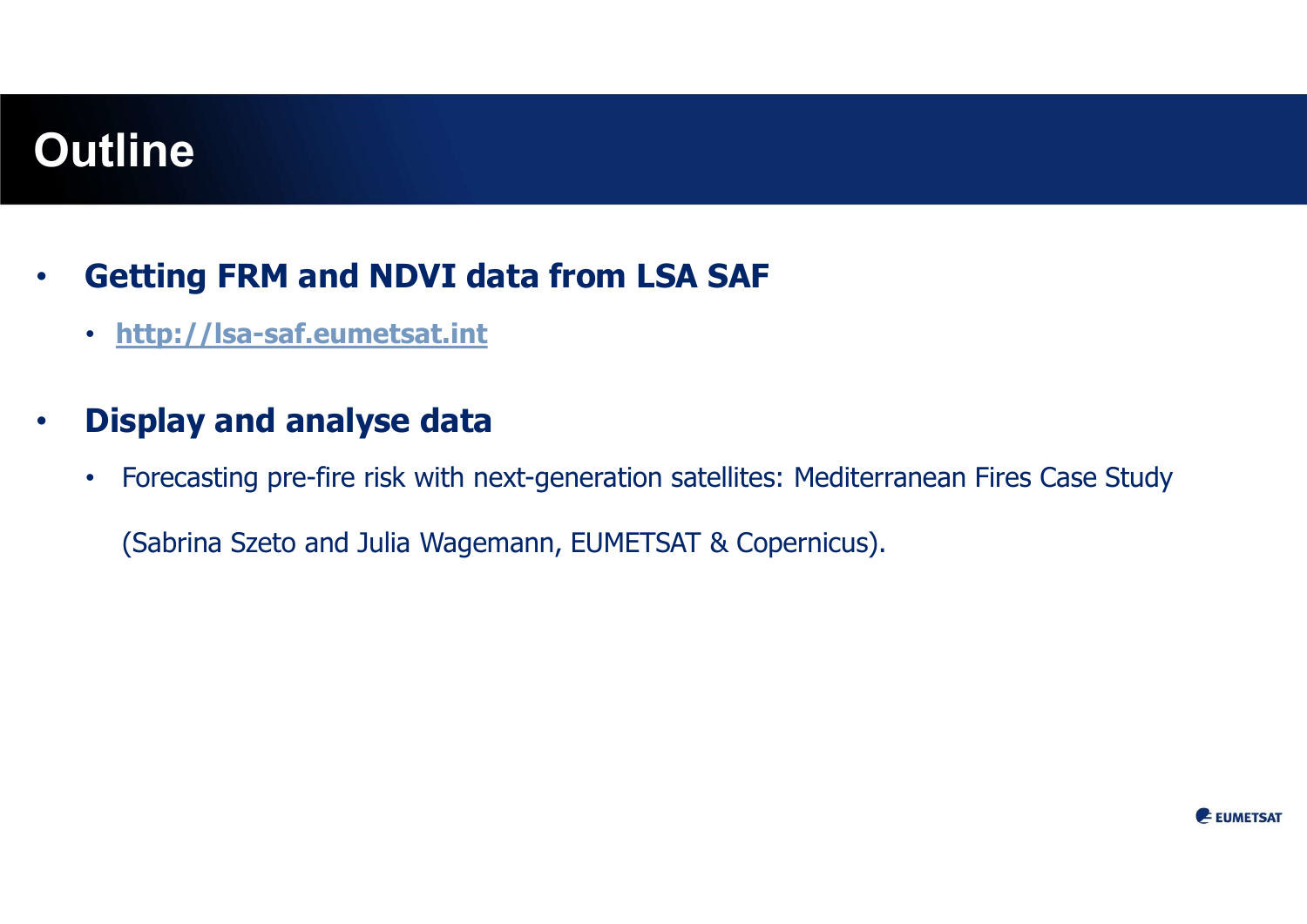# **Outline**

### • Getting FRM and NDVI data from LSA SAF

• http://lsa-saf.eumetsat.int

#### • Display and analyse data

• Forecasting pre-fire risk with next-generation satellites: Mediterranean Fires Case Study

(Sabrina Szeto and Julia Wagemann, EUMETSAT & Copernicus).

• 3<sup>rd</sup> August 2018 Fire event over South Portugal

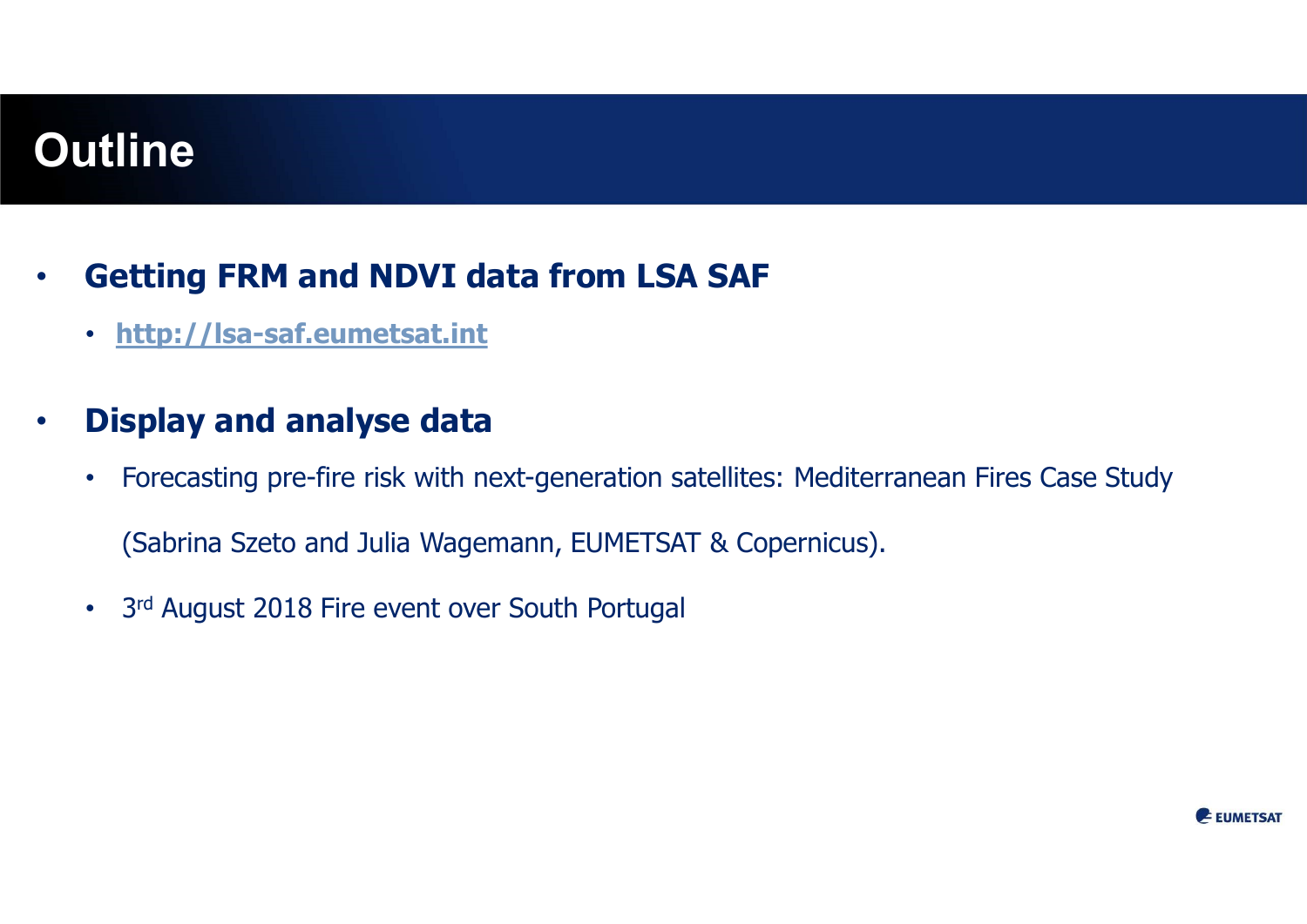# **Outline**

• Display and analyse data

Users can register via https://login.ltpy.adamplatform.eu/

access the notebook on https://ltpy.adamplatform.eu/ under:

./50\_modules/02\_fangs/